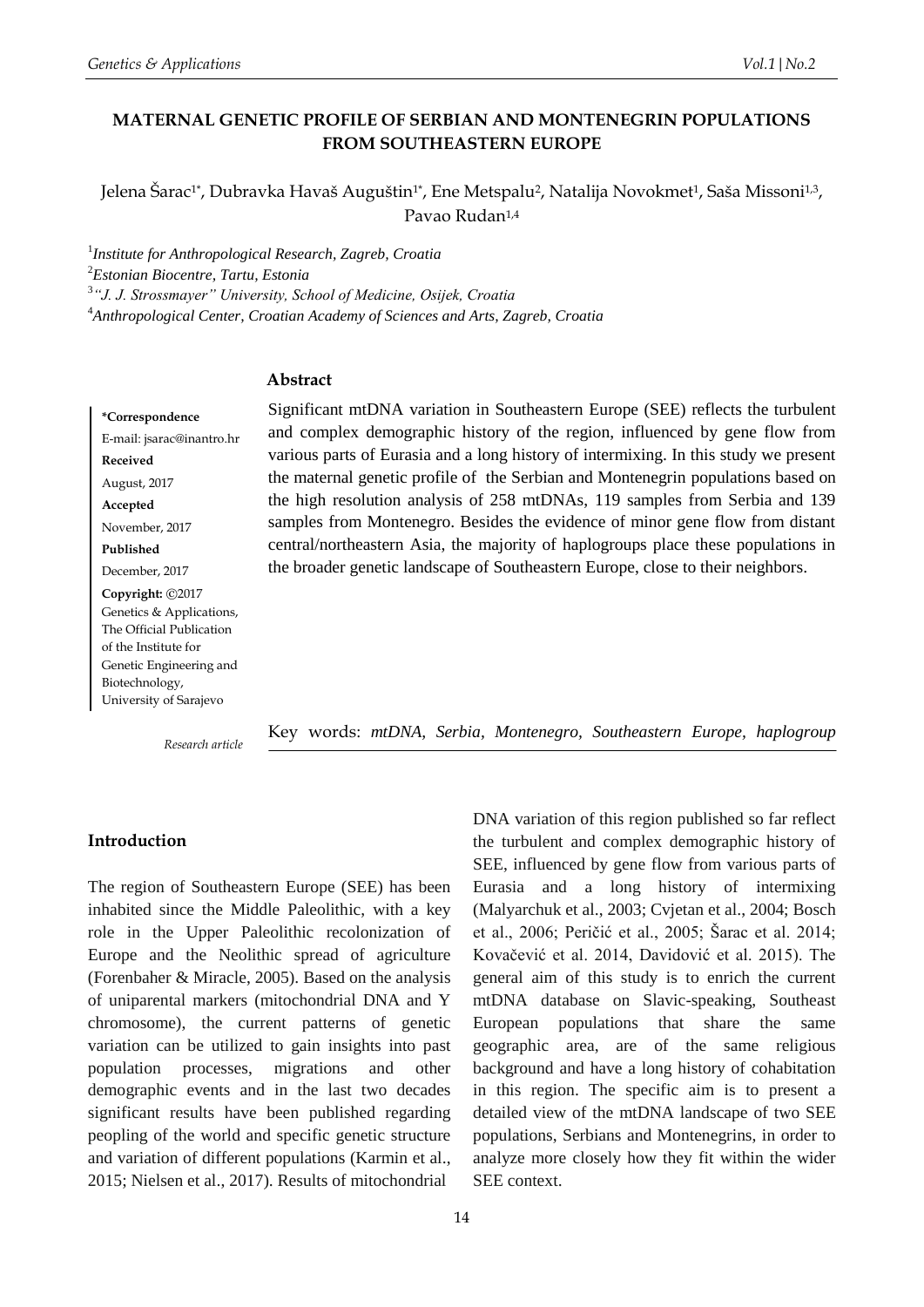| mtDNA<br>fragment |        | name                | primer sequence                                                        | ann.<br>temp<br>$(^{0}C)$ | product<br>bp. |                     |
|-------------------|--------|---------------------|------------------------------------------------------------------------|---------------------------|----------------|---------------------|
|                   | F<br>R | V3<br><b>HVS-IR</b> | 5'-15806-GCATCCGTACTATACTTCACAACAATCC<br>5'-16545-AACGTGTGGGCTATTTAGGC | 52                        | 739            | internal<br>primers |
| $HVS-I$           | F      | mitF                | 5'-15879-AATGGGCCTGTCCTTGTAG                                           | 56                        | 666            |                     |
|                   | R      | <b>HVS-IR</b>       | 5'-16545-AACGTGTGGGCTATTTAGGC                                          | 56                        |                |                     |
| <b>HVS-II</b>     | F      | 16495               | 5'-16495-CGACATCTGGTTCCTACTTC                                          | 52                        | 445            | F(16495)            |
|                   | R      | 370                 | 5'-370-GGTTCTTTGTTTTTGGGGTT                                            |                           |                |                     |
|                   | F      | H                   | 5'-15975-CTCCACCATTAGCACCCAAAG                                         |                           |                |                     |
| internal primers  |        | A                   | 5'-15909-ACACCAGTCTTGTAAACCGG                                          | 50                        |                |                     |
|                   | R      | F                   | 5'-16420-TGATTTCACGGAGGATGGTGG                                         |                           |                |                     |

#### **Table 1.** Primers used for the amplification of the mtDNA control (HVS) region

### **Materials and methods**

#### *Sample*

Our sample consists of 258 unrelated individuals from two SEE populations; 119 samples from Serbia, published previously (Cvjetan et al. 2004) and presented here in higher resolution and 139 samples from Montenegro that are reported here for the first time. Geographic locations of the SEE and position of our sampled populations within it are depicted in Figure 1. Blood samples were collected from healthy adults after obtaining informed consent and all examinees completed an extensive questionnaire with genealogical information that allowed exclusion of potentially related individuals up to the grandparent level. The DNA was extracted from whole blood according to the standard 'salting out' method (Miller et al., 1988) at the Institute for Anthropological Research in Zagreb, Croatia. All further laboratory analyses were performed at the Estonian Biocentre and Department for Evolutionary Biology, Institute of Molecular and Cell Biology, University of Tartu, Tartu, Estonia.

### *Methods*

The hypervariable segment I (HVS-I) of the control region of mtDNA (nucleotide positions 16000 – 16400) was PCR amplified by Biometra Thermocycler and sequenced on ABIPrism 3130xl Genetic Analyser (Applied Biosystem, Foster City, CA, USA), using the Big Dye Terminator kit (Applied Biosystems, Warrington, UK). Sequences of primers used in DNA amplification are listed in Table 1. Haplogroup and subhaplogroup detection was based on single nucleotide polymorphisms

(SNPs) specific for main Eurasian lineages, with a combined usage of restriction fragment length polymorphism method (RFLP method) or direct Sanger sequencing methodology. When using the RFLP method, the PCR products were incubated with restriction enzyme and fragments were then separated on agarose gels of varying concentrations (2.0 - 3.5%), depending on differences in the length of DNA fragments, by staining with ethidium bromide. The restriction pattern was visualized using an UV transilluminator. List of enzymes used in RFLP analysis can be seen in Table 2.



**Figure 1.** Geographic location of the sampled populations (left), position of sampled populations within the wider European region (right)

In cases when the RLFP method was unavailable due to the lack of restriction site for an enzyme, the mtDNA segment of interest was amplified by PCR and sequenced. In order to enable comparison of our results with the ones from other mtDNA studies, the HVS-I sequences were aligned and analyzed according to the revised Cambridge Reference Sequence (rCRS; NC\_012920) (Andrews et al.,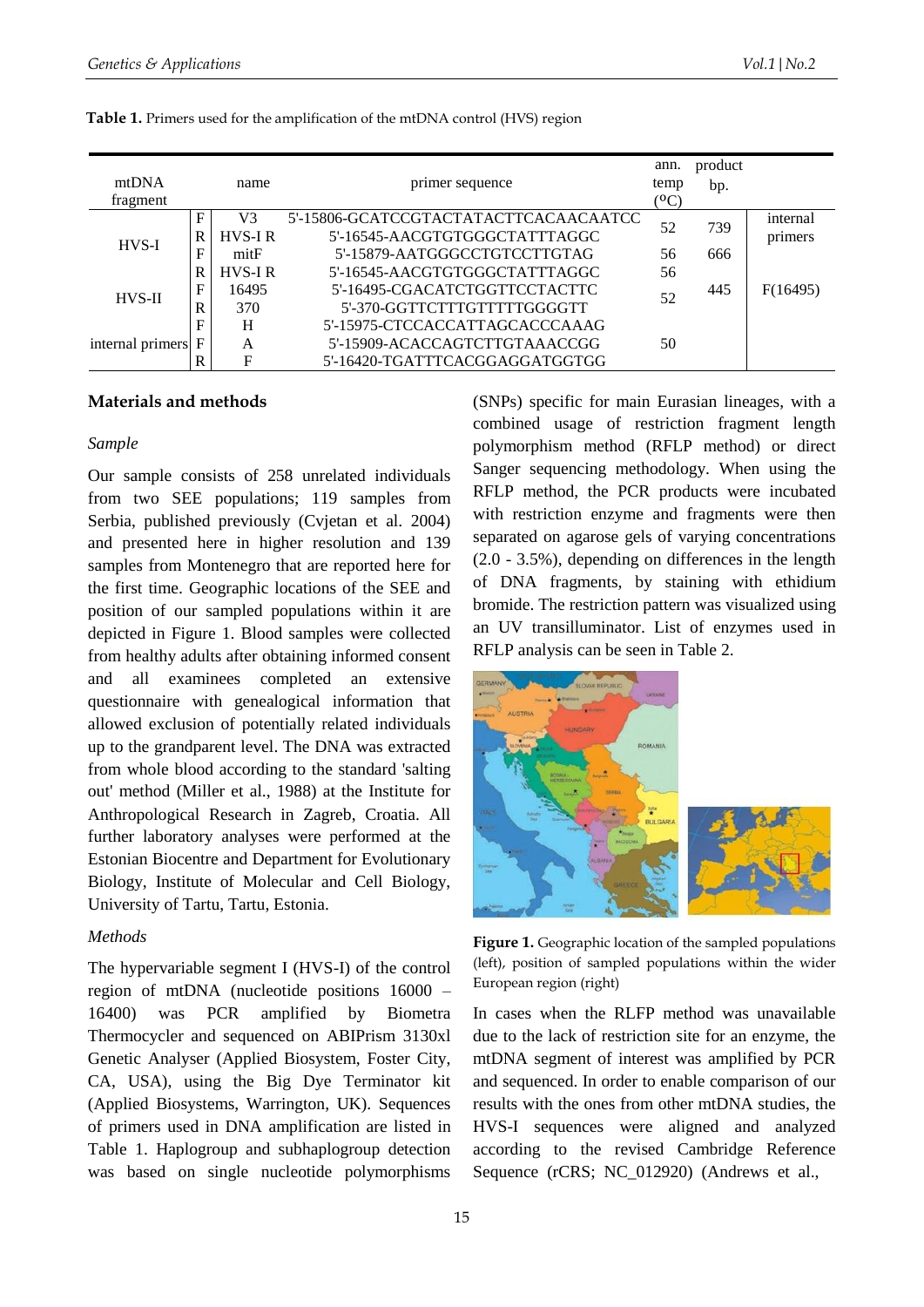| Haplogroup       | $\mathbf{np}$ | type                |                          | enzyme             |
|------------------|---------------|---------------------|--------------------------|--------------------|
| $\, {\rm H}$     | 7028CT        | <b>RFLP</b>         | $\blacksquare$           | 7025 AluI          |
| H1               | 3010GA        | <b>RFLP</b>         |                          | <b>Bsh1236</b>     |
| $H2*$            | 1438          | <b>RFLP</b>         |                          | <b>BseMII</b>      |
| H <sub>2a</sub>  | 4769GA        | <b>RFLP</b>         | $\boldsymbol{+}$         | 4769 AluI          |
| H <sub>3</sub>   | 6776TC        | sequencing          | $\times$                 |                    |
| H4               | 5004TC        | <b>RFLP</b>         | $\overline{\phantom{a}}$ | 5003 DdeI          |
| H <sub>5</sub>   | 456CT         | sequencing          | $\times$                 |                    |
| H <sub>6</sub>   | 16482AG       | <b>RFLP</b>         | $^{+}$                   | 16478 DdeI         |
| H <sub>6</sub>   | 239TC         | sequencing          | $\times$                 |                    |
| H7               | 4793AG        | <b>RFLP</b>         | $\boldsymbol{+}$         | 4793 BsuRI         |
| H8               | 13101AC       | <b>RFLP</b>         | $\boldsymbol{+}$         | 13100 MspI         |
| H11              | 8448TC        | <b>RFLP</b>         |                          | 8446 SspI          |
| H12              | 14552G        | sequencing          |                          |                    |
| H13              | 14872T        | sequencing          |                          |                    |
| H15              | 6253          | sequencing          |                          |                    |
| HVO, V           | 15904CT       | <b>RFLP</b>         | $\boldsymbol{+}$         | 15904 Tru1I /MseI  |
| I                | 10034TC       | <b>RFLP</b>         |                          | 10032 AluI         |
| J                | 13708GA       | <b>RFLP</b>         | $\overline{\phantom{a}}$ | 13704 MvaI (BstOI) |
| N1a,L            | 10398AG       | <b>RFLP</b>         | $^{+}$                   | 10394 DdeI /HpyF3I |
| $\mathbf N$      | 1719          | <b>RFLP</b>         |                          | 1715 HpyF3I (DdeI) |
| J2               | 7476CT        | <b>RFLP</b>         |                          | 7474 AluI          |
| J1b              | 8269          | sequencing          | X                        |                    |
| J1               | 3010GA        | <b>RFLP</b>         |                          | 3007 Bsh1236I      |
| J <sub>2</sub> a | 10499         | sequencing<br>RFLP, | X                        |                    |
| J2b              | 5633CT        | sequencing          | $\boldsymbol{+}$         | 5633 AluI          |
| $\bf K$          | 9055GA        | <b>RFLP</b>         | $\overline{\phantom{a}}$ | 9052 HaeII         |
| K1               | 1189TC        | sequencing          | $\times$                 |                    |
| K1a              | 497           | sequencing          | $\times$                 |                    |
| K1b              | 5913GA        | sequencing          | $\times$                 |                    |
| K1c              | 497CT         | sequencing          | $\times$                 |                    |
| K <sub>2</sub> a | 4561TC        | sequencing          | ×                        |                    |
| $\mathbf T$      | 13368GA       | <b>RFLP</b>         | $^{+}$                   | 13366 BamHI        |
| T1               | 12633CT       | <b>RFLP</b>         | $\overline{\phantom{a}}$ | 12629 Eco47I       |
| T <sub>2</sub>   | 11812AG       | sequencing          | $\times$                 |                    |
| T <sub>2</sub> b | 930GA         | sequencing          | $\times$                 |                    |
| $\mathbf U$      | 12308AG       | <b>RFLP</b>         | $\boldsymbol{+}$         | 12308 HinfI        |
| U1a              | 4991AG        | <b>RFLP</b>         |                          | 4990 AluI          |
| U2e              | 15907AG       | <b>RFLP</b>         | $^{+}$                   | 15907 RsaI         |
| U <sub>4</sub>   | 4646TC        | <b>RFLP</b>         | $^{+}$                   | 4643 RsaI          |
| U5a1             | 14793         | sequencing          | $\mathbf X$              |                    |
| U5b1             | 5656AG        | sequencing          | $\times$                 |                    |
| U <sub>5</sub> b | 7768AG        | sequencing          | $\times$                 |                    |
| $\mathbf V$      | 4580GA        | <b>RFLP</b>         |                          | 4577 NlaIII        |
| W                | 8994GA        | <b>RFLP</b>         |                          | 8994 BsuRI         |
| W <sub>1</sub>   | 7864          | sequencing          | $\mathbf X$              |                    |
| $\mathbf X$      | 14470TC       | <b>RFLP</b>         | $\boldsymbol{+}$         | 14465 BstI107      |

**Table 2.** Polymorphic sites, diagnostic for specific mtDNA haplogroups and methods for their detection (+ denotes presence of a restriction site; - denotes absence of a restriction site)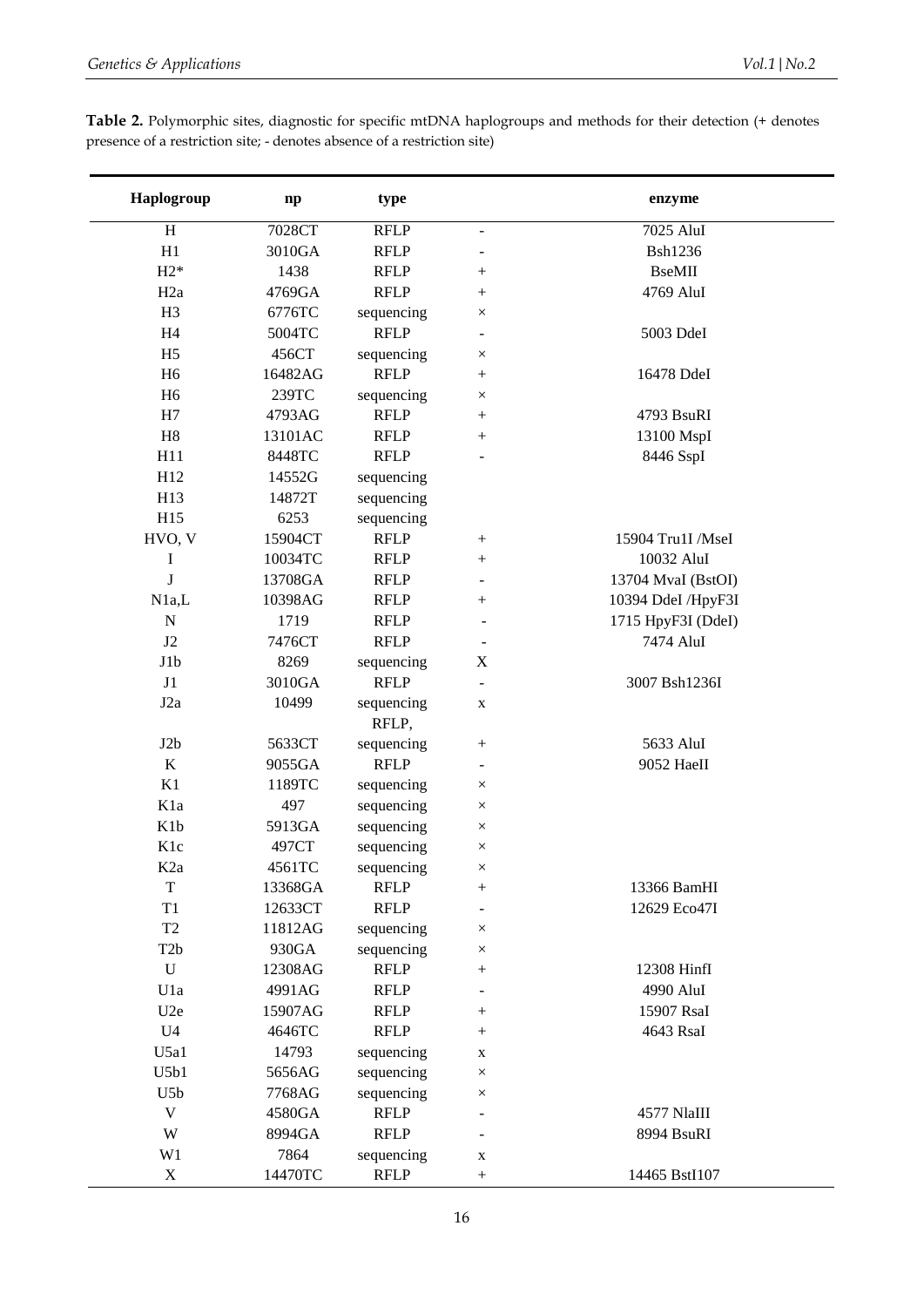1999) by using ChromasPro software (Technelysium Pty Ltd, Tewantin QLD, Australia). mtDNA tree Build 17, updated February 18, 2016, was consulted while defining haplogroup affiliations (www.phylotree.org) (Van Oven & Kayser, 2009). Principal Component Analysis (PCA) was performed as a visual representation of the differences between the populations based on mtDNA subhaplogroup frequencies, using the free software POPSTR (http://harpending.humanevo.ut ah.edu/popstr/).

# **Results and Discussion**

The obtained results show that the Serbian and Montenegrin mtDNA diversity fits within the wider SEE maternal genetic landscape, as expected (Cvjetan et al., 2004; Bosch et al., 2006, Šarac et al. 2014, Kovačević et al. 2014; Davidović et al. 2015). However, in spite of the geographical proximity of the SEE populations (Fig. 1), certain differences can be observed in mtDNA haplogroup composition and variation. Haplogroups and their frequencies in each of the sampled populations are presented in Figure 2 and Tables 3 and 4. A high degree of haplotype diversity has been established and, in total, 13 major haplogroups, 49 sublineages and 160 haplotypes have been detected in 258 analyzed samples. Less than 2% of the samples can be attributed to haplogroups of non-European lineage, which is their typical portion in the European mtDNA gene pool (Šarac et al. 2014). The most dominant European clade, H haplogroup (hg), is found in 44.3% of the total sample, followed by hgs U (17.7%) and J (8.8%).

Our results have confirmed haplogroup H as a prevalent clade in the sample with a frequency of 40.34% among the Serbians and 48.20% among the Montenegrins. Macrohaplogroup H has been in the focus of human genetic diversity studies for almost 15 years, with an estimated coalescence time of  $\sim$ 20,000 ya. Examining the spatial distribution of H lineages and other features associated with its evolutionary history has led to the proposal that this clade was involved in a post-glacial re-expansion of populations from southwestern Europe to the rest of the continent (Hernandez et al. 2017). The dominance of this lineage among the Serbians and

Montenegrins is also in line with previous studies of hg H variation in the SEE region (Cvjetan et al., 2004; Peričić et al., 2005; Loogvali et al., 2004, Alvarez-Iglesias et al., 2009, Šarac et al. 2014, Kovačević et al. 2014), with a rich inner diversification (subhaplogroups H\*, H1, H2, H3, H4, H5, H6, H7, H11, H12, H13, H14 have been found in the total sample). However, paraphyletic cluster H\* and hgs H1, H2 and H5 account for more than 60% of the H portion among Serbians and Montenegrins. These are typical H haplogroup results for SEE.



**Figure 2.** mtDNA frequencies of the total sample (N=258)

Haplogroup U is the second most frequent haplogroup in Europe and in our sample as well (21% among the Serbians and 14.4% among the Montenegrins) and it is considered to be the oldest European hg, especially its U5 sublineage with an estimated coalescence time of about 36,000 ya (Soares et al., 2010; Malyarchuk et al. 2010). In our sample U5 also represents the dominant U sublineage, harboring almost half of all U individuals. Interestingly, the Serbian population harbors significantly more U4 individuals  $(6.7\%)$ than the Montenegrin population (2.2%). U4 is in general the second largest U subhg in Europe and, similar to U5, it shows "molecular signals" for late glacial and post-glacial expansion (Malyarchuk et al. 2010). Other sublineages, such as U1, U2e, U3, U6, U7 and U8 are all present in our sample, however in a much smaller portion.

Haplogroup J started to spread from the Near East into Europe immediately after the peak of the last glaciation, ∼19 000 ya, together with haplogroup T, and its major expansion in Europe followed in the Late Glacial period, ∼16–12 000 ya (Pala et al. 2012). Haplogroup J is the third most prevalent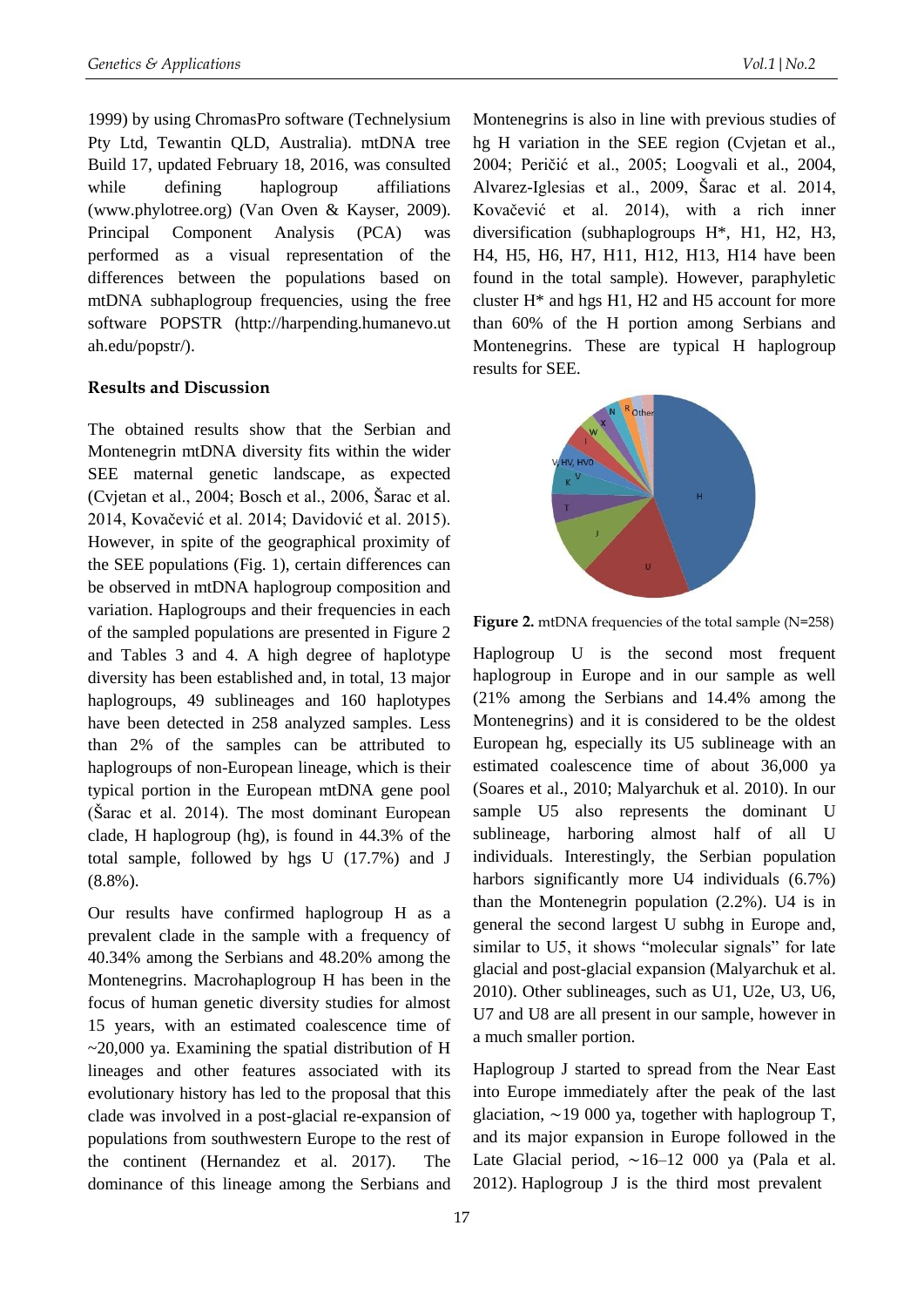| Table 3. mtDNA variation in the serbian and montenegrin population |  |
|--------------------------------------------------------------------|--|
|--------------------------------------------------------------------|--|

| HG               | <b>HAPLOTYPE</b>    | <b>SRB</b>     | <b>MNE</b>       | HG                          | <b>HAPLOTYPE</b>        | <b>SRB</b>       | <b>MNE</b>       |
|------------------|---------------------|----------------|------------------|-----------------------------|-------------------------|------------------|------------------|
| A8               | 223-242-290-319-357 | $\mathbf{1}$   |                  | H <sub>5</sub>              | 304                     | $\overline{4}$   | 5                |
| D <sub>4</sub>   | 174-362             |                | 3                | H <sub>5a1e</sub>           | 166C-304                |                  | 1                |
| $H^*$            | 168                 | $\mathbf{1}$   |                  | H <sub>5</sub>              | 294-304                 |                  | 1                |
| $H^*$            | 189                 | 3              | $\overline{4}$   | H <sub>5</sub>              | 304-311                 |                  | 1                |
| $\mathrm{H}^*$   | 192                 | $\mathbf{1}$   | $\mathbf{1}$     | H5a1                        | 93-304                  | 1                |                  |
| $H^*$            | 209                 | 1              |                  | H <sub>6</sub>              | 362                     | 1                | $\mathbf{1}$     |
| $H^*$            | 212                 |                | $\mathbf{1}$     | H7                          | 129                     | 1                |                  |
| $H^*$            | 299                 |                | 1                | H7                          | 189                     |                  | 1                |
| $H^*$            | 311                 | 3              | 2                | H7                          | 311                     | 1                |                  |
| $H^*$            | 129-189             |                | 1                | H7c1                        | 93-234-265              |                  | 1                |
| $H^*$            | 162-278-292-368     |                | $\mathbf{1}$     | H7c1                        | 93-265                  | $\overline{2}$   |                  |
| $H^*$            | 162-368             | $\mathbf{1}$   |                  | H7                          | <b>CRS</b>              | 3                | $\mathbf{1}$     |
| $H^*$            | 241-311             | $\mathbf{1}$   |                  | I1a1a3                      | 129-172-223-311-319-391 | $\mathbf{1}$     |                  |
| $H^*$            | 256-319             |                | $\mathbf{1}$     | I                           | 129-172-223-311-391     | $\overline{2}$   |                  |
| $H^*$            | 291-390             | $\mathbf{1}$   |                  | I4a1                        | 129-223-304             |                  | 1                |
| $H^*$            | 311-355-376         |                |                  | $\mathbf{I}$                | 129G-172-223-311        |                  | $\mathbf{1}$     |
| $H^*$            | 51-312              |                | $\mathbf{1}$     |                             | 80-223-311-319-391      | 1                |                  |
| $\mathbf{H}^*$   |                     | $\mathbf{1}$   |                  | I1a1a3                      |                         |                  |                  |
|                  | 86-153              |                | $\mathbf{1}$     | J1b1a1                      | 69-126-145-172-222-261  |                  | 1                |
| $H^*$            | 93-129              | $\mathbf{1}$   |                  | J1b1a1                      | 69-126-145-172-261      |                  | $\mathbf{1}$     |
| $H^*$            | 93-212-222          |                | 1                | $_{\rm J1c}$                | 69-126-193-362          | 1                |                  |
| $H^*$            | <b>CRS</b>          | $\overline{4}$ | 4                | J1c                         | 69-126-366              | $\overline{2}$   |                  |
| H1               | 188                 | $\mathbf{1}$   | 1                | J1c                         | 69-93-126               |                  | $\mathfrak{Z}$   |
| H1               | 189                 |                | 1                | $_{\rm J1c}$                | 69-93-126-261           |                  | $\mathbf{1}$     |
| H1               | 209                 | $\mathbf{1}$   | $\mathbf{1}$     | $_{\rm J1c}$                | 69-93-126-433           |                  | $\mathbf{1}$     |
| H1               | 311                 | 1              |                  | J1c1                        | 69-126                  | 1                | $\boldsymbol{2}$ |
| H1               | 92-189-209          | 1              |                  | J1c3f                       | 63-69-126-348           |                  | $\mathbf 2$      |
| H1               | <b>CRS</b>          |                | $\mathfrak{Z}$   | J1c2e                       | 69-126-366              |                  | $\overline{3}$   |
| H11              | 311                 |                | $\overline{2}$   | J2a                         | 69-126-145-189-231-261  | $\overline{2}$   |                  |
| H11a             | 169-293-311         |                | $\mathbf{1}$     | J2a                         | 69-126-145-231-261-291  | 1                |                  |
| H11a             | 278-293-311         | 1              |                  | J2a                         | 69-126-189-231-261      | 1                |                  |
| H11a             | 293-311             |                | 1                | J2b1                        | 69-126-193              |                  | 1                |
| H11a             | 92-261-293-311      |                | 1                | $\bf K$                     | 224-311-354             | 1                |                  |
| H11a             | 92-293-311          |                | 3                | K1a                         | 129-224-301-311         |                  | 1                |
| H12a             | 287                 |                | 3                | K <sub>1</sub> a            | 223-224-234-304-311     | 1                |                  |
| H12a             | 287-311             |                | 3                | K1a                         | 224-304-311             |                  | 1                |
| H13              | 188                 | $\mathbf{1}$   |                  | K <sub>1</sub> a            | 224-311-354             | $\boldsymbol{2}$ |                  |
| H13              | 304                 | $\mathbf 1$    |                  | K1a                         | 224-311-360             |                  | $\mathbf{1}$     |
| H13              | 48-261-270          | $\mathbf{1}$   |                  | K1a                         | 93-224-311              |                  | $\mathbf{1}$     |
| H13              | <b>CRS</b>          | $\mathbf{1}$   |                  | K1a                         | 93-224-311-354          |                  | $\,1\,$          |
| H13a2            | 148-188-256-319     |                | $\overline{c}$   | K1a                         | 93-224-311-362          |                  | $\,1\,$          |
| H13a2            | 148-256-319         |                | $\mathbf{1}$     | K <sub>1</sub> b            | 224-311                 | 1                | $\mathbf{1}$     |
| H14              | 256-352-380         |                | $\mathbf{1}$     | ${\bf N}$                   | 86-172-187-189-217-223  | $\overline{2}$   |                  |
| H <sub>1</sub> b | 189-356             | $\mathbf{1}$   |                  | N1b                         | 145-176CA-241-223-390   | $\mathbf{1}$     |                  |
| H <sub>1</sub> b | 189-356-362         | $\mathbf{1}$   |                  | N1b                         | 145-176-CG-223-390      | $\mathbf{1}$     |                  |
| H1b              | 189-356-362         |                | $\mathfrak{Z}$   | N1b                         | 145-176G-223-244        |                  | $\,1\,$          |
| $H2*$            | 287-311             | 1              |                  | $\mathbf R$                 | 311                     | 1                |                  |
| H2a              | 311                 | $\sqrt{2}$     | $\boldsymbol{2}$ | $\mathbf R$                 | <b>CRS</b>              | $\overline{2}$   |                  |
| H2a              | <b>CRS</b>          | $\overline{2}$ |                  | R <sub>0</sub>              | 126-168-266-304-362     | $\mathbf{1}$     | $\mathbf{1}$     |
| H <sub>2a1</sub> | 354                 |                | $\mathbf{2}$     | R <sub>0</sub>              | 217-243-261             |                  | $\sqrt{2}$       |
| H <sub>2a1</sub> | 140-354             |                | $\mathbf{1}$     | HV                          | 311                     | 1                | 3                |
| H <sub>2a1</sub> | 249-354             |                | $\mathbf{1}$     | H <sub>V</sub> <sup>0</sup> | 126-298-311             | 1                |                  |
| H <sub>3</sub>   | 311                 |                | $\overline{c}$   | HV <sub>0</sub>             | 298-311                 | $\mathbf{1}$     |                  |
| H <sub>4</sub>   | <b>CRS</b>          |                | $\mathbf{1}$     | T <sub>1</sub> a            | 126-163-170-186-189-294 |                  | $\overline{2}$   |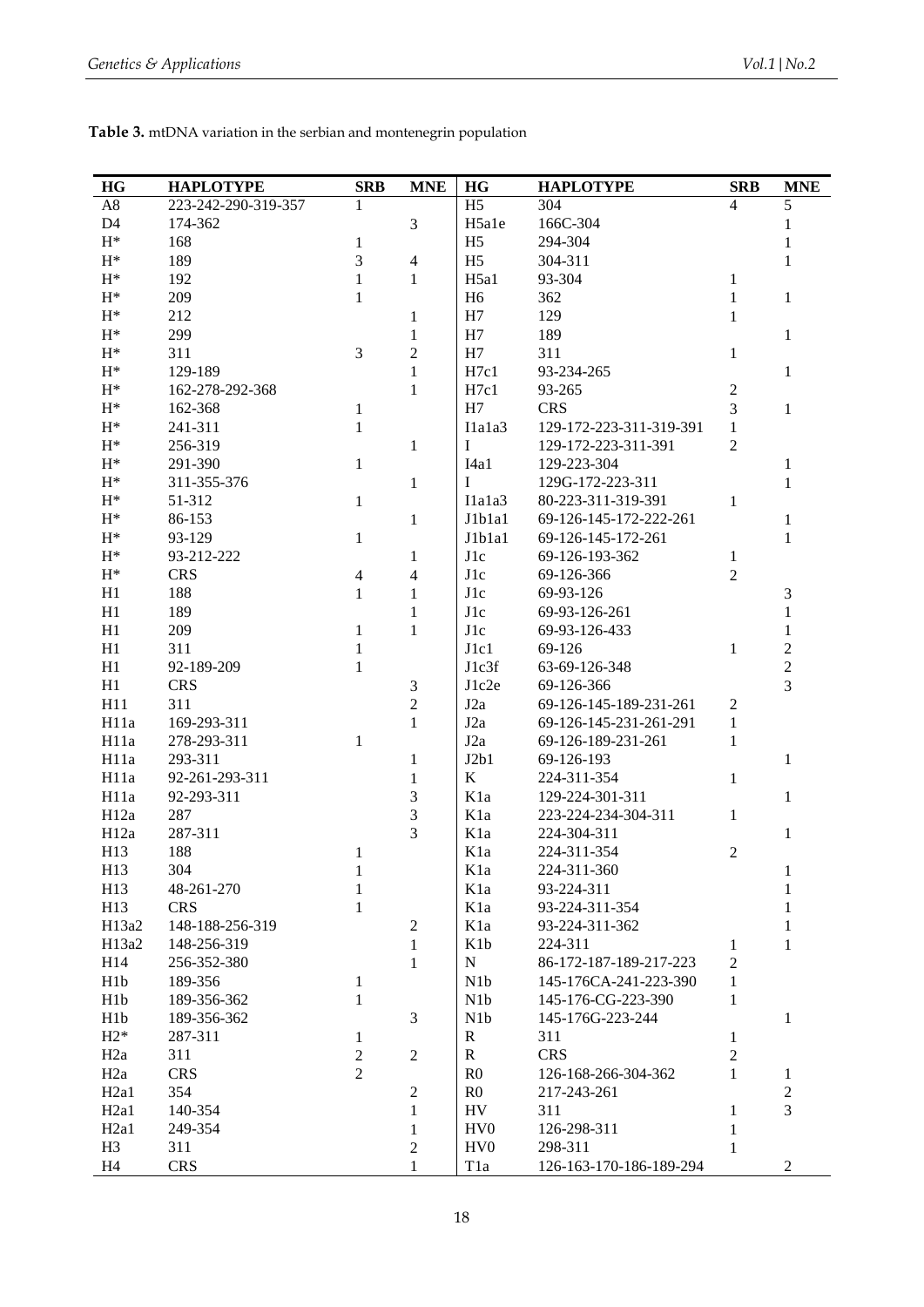| <b>HG</b>        | <b>HAPLOTYPE</b>        | <b>SRB</b>     | <b>MNE</b>     | <b>HG</b>       | <b>HAPLOTYPE</b>         | <b>SRB</b>     | <b>MNE</b>     |
|------------------|-------------------------|----------------|----------------|-----------------|--------------------------|----------------|----------------|
| T <sub>1</sub> a | 126-163-186-189-261-294 | 1              |                | U5a1            | 256-270                  |                |                |
| T <sub>1</sub> a | 126-163-186-189-294     | 3              |                | U5a1            | 75-129-270-256-399       | 1              |                |
| T <sub>1</sub> a | 126-163-186-189-294-390 |                | 1              | U5a1            | 75-256-270-353           |                | 1              |
| T <sub>2</sub>   | 126-294                 |                | 1              | U5a1            | 93-172-192-256-270-399   | 1              |                |
| T2               | 126-294-296-362         | 1              |                | U5h1            | 189-213-270              |                |                |
| T <sub>2</sub> b | 126-243-294-296-304     | 1              |                | U5b1            | 93-189-270               |                |                |
| T <sub>2</sub> b | 126-243-294-296-304     |                | 1              | U5h1            | 93-189-270-301-319       |                |                |
| T <sub>2</sub> b | 126-294-296-304         |                | 1              | U5h1h1          | 129-144-189-270          |                | 1              |
| $\mathbf{U}$     | 254                     |                | 1              | U5h1h1          | 144-189-270              | 3              | 1              |
| $\mathbf{U}^*$   | <b>CRS</b>              | 1              |                | U <sub>6</sub>  | 172-189-234-270-311      | 1              |                |
| U1a              | 126-189-249-353-360-362 |                | $\overline{2}$ | U <sub>6b</sub> | 172-189-234-311          |                | $\overline{2}$ |
| U2e              | 51-129G-189-270-362     |                | 1              | U <sub>7</sub>  | 172-318T                 | 1              |                |
| U2e              | 51-129G-256-311-362     |                | 1              | U7              | 309-318T                 |                |                |
| U2e              | 51-129GC-189-362-319    | 1              |                | U8a             | 146-180-342              |                | 1              |
| U2e              | 51-129GC-311-362        |                |                | V               | 298                      | $\overline{2}$ | 5              |
| U <sub>3</sub>   | 343                     |                |                | V               | 162-298                  | 1              |                |
| U <sub>4</sub>   | 356                     | 3              |                | V               | 216-261-298              |                | 1              |
| U <sub>4</sub>   | 134-356-362             | $\overline{2}$ |                | W <sub>1</sub>  | 223-292-295-324          | 3              |                |
| U <sub>4</sub>   | 179-356                 |                | 3              | W <sub>1</sub>  | 223-292-311              |                |                |
| U <sub>4</sub>   | 356-362                 | $\overline{2}$ |                | W1              | 66-129-145-223-292       |                | 1              |
| U <sub>4</sub>   | 51-179-356-362          | 1              |                | W <sub>3</sub>  | 223-292                  | 1              |                |
| U <sub>5</sub>   | 192-270-304             |                |                | $X^*$           | 129-173-189-223-266-274- |                |                |
|                  |                         |                | 1              |                 | 278-390                  |                | 1              |
| U <sub>5</sub>   | 93-189-270              |                | $\overline{2}$ | $X2*$           | 189-192-223-278-292      |                |                |
| U5a              | 192-256-270             | 1              |                | $X2*$           | 189-278-316              | 2              |                |
| U5a              | 256-270                 |                |                | X2b             | 189-223-278              |                | 1              |
| U5a              | 66-192-256-270          |                |                | X2d             | 189-223-227-278-287-290- |                |                |
|                  |                         |                |                |                 | 362                      |                | 1              |
| U5a1             | 192-217-256-270-399     |                | 1              |                 |                          |                |                |
| U5a1             | 192-256-270-291         |                | 1              |                 | <b>TOTAL</b>             | 118            | 139            |

lineage in the general sample and individually among Serbians (6.7%) and Montenegrins (10.8%) as well. Kovačević et al. (2014) stated in their paper that sub-hg J1 is the most frequent and widespread in all studied Western Balkan populations and it is also well diversified in this sample. Interestingly, it is significantly more diversified in the Montenegrin population, in comparison with the Serbian one.

Other typically European haplogroups (T, K, I, V, HV, X, W) are represented in the general sample with a similar frequency as reported previously for this region of Europe, without significant differences between the Serbians and Montenegrins (Sarac et al. 2014; Kovačević et al. 2014; Davidović et al. 2015). Non-European haplogroups present in the sample are hg A and D, more specifically A8 and D4 subclades. Haplogroup A is believed to have arisen in Asia some  $30,000-50,000$  BP and is most abundant among Native Americans and East Asians, while haplogroup D is the second most common haplogroup in all northern Asian populations (20%)

and also very common in eastern/central Asia and America (Derenko et al. 2010, Fedorova et al. 2013). The presence of these lineages indicates minor signals of long-distance migrations (most probably single events from central/northeastern Asia) which have left a trace in the genetic heritage of these SEE populations.

In order to place the Serbian and Montenegrin population in a wider SEE context, we compared them to Albanians, Macedonians, Greeks, Bosnians, Herzegovinians, Bulgarians, Croatians. and Romanians. In order to visualize these relations, a PCA plot has been constructed based on haplogroup frequencies of the named SEE populations (Fig. 3). The reference data used for the comparative analyses are presented in Table 2. Genetic profiles of the populations under study resemble those of their geographical neighbors and are clustered among them. The most prominent outlier is Greece, which also the southernmost population in the is comparative sample (located geographically in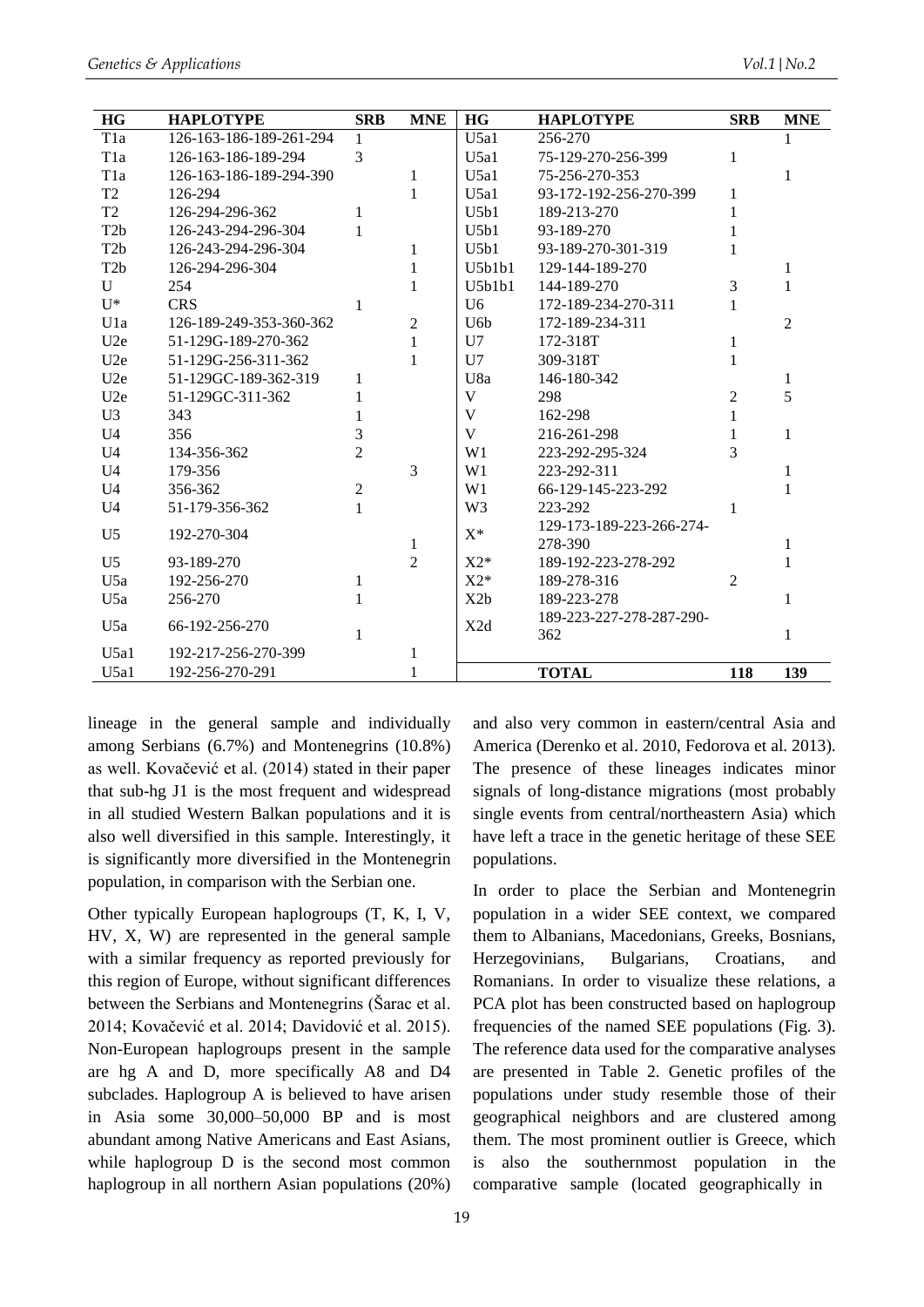| <b>POP</b>  | N    | <b>REFERENCE</b>                    | Н              | $\mathbf{J}$ | T          | K           | $\mathbf{U}^*$ | U1          | U <sub>2</sub> | U3          | U <sub>4</sub>          | U <sub>5</sub> |
|-------------|------|-------------------------------------|----------------|--------------|------------|-------------|----------------|-------------|----------------|-------------|-------------------------|----------------|
| Greece      | 25   | Bosch et al., 2006                  | 48.00          | 8.00         | 16.00      | 0.00        | 0.00           | 0.00        | 0.00           | 0.00        | 0.00                    | 4.00           |
| Albania     | 42   | Bosch et al., 2006                  | 50.00          | 4.80         | 7.20       | 4.80        | 0.00           | 2.40        | 0.00           | 0.00        | 4.80                    | 7.00           |
| Macedonia   | 37   | Bosch et al., 2006                  | 45.90          | 5.40         | 16.20      | 5.40        | 5.40           | 2.70        | 0.00           | 0.00        | 5.40                    | 2.70           |
| Bulgaria    | 855  | Karachanak et al.,<br>2012          | 41.90          | 7.90         | 10.60      | 5.90        | 0.00           | 1.40        | 1.40           | 1.90        | 3.90                    | 6.70           |
| Romania     | 59   | Bosch et al., 2006                  | 42.40          | 8.50         | 6.80       | 11.9        | 3.40           | 0.00        | 1.70           | 0.00        | 1.70                    | 5.10           |
| Croatia     | 488  | Sarac et al., 2014                  | 46.64          | 9.76         | 6.49       | 4.25        | 0.00           | 0.76        | 1.95           | 1.44        | 2.59                    | 10.04          |
| Bosnia      | 239  | Šarac et al., 2014                  | 42.68          | 7.53         | 3.35       | 6.69        | 0.00           | 0.42        | 0.84           | 0.84        | 4.18                    | 8.79           |
| Herzegovina | 130  | Sarac et al., 2014                  | 43.08          | 8.46         | 6.15       | 9.23        | 0.00           | 1.54        | 2.31           | 0.00        | 4.62                    | 4.62           |
| Slovenia    | 97   | Šarac et al., 2014                  | 38.14          | 14.43        | 15.46      | 5.15        | 0.00           | 1.03        | 4.12           | 1.03        | 1.03                    | 13.40          |
| Serbia      | 119  | Cvjetan et al., 2004;<br>this study | 40.34          | 6.72         | 5.04       | 4.20        | 0.84           | 0.00        | 1.68           | 0.84        | 6.72                    | 9.24           |
| Montenegro  | 139  | this study                          | 48.20          | 10.79        | 4.32       | 5.04        | 0.72           | 1.44        | 1.44           | 0.00        | 2.16                    | 6.47           |
| Total       | 2311 |                                     |                |              |            |             |                |             |                |             |                         |                |
|             |      |                                     |                |              |            |             |                |             |                |             |                         |                |
| <b>POP</b>  | N    | <b>REFERENCE</b>                    | U <sub>6</sub> | U7           | ${\bf U}8$ | $\mathbf R$ | ${\bf N}$      | $\mathbf I$ | W              | $\mathbf X$ | V,HV<br>HV <sub>0</sub> | Othe<br>r      |
| Greece      | 25   | Bosch et al., 2006                  | 0.00           | 0.00         | 0.00       | 0.00        | 4.00           | 4.00        | 4.00           | 8.00        | 0.00                    | 8.00           |
| Albania     | 42   | Bosch et al., 2006                  | 0.00           | 0.00         | 0.00       | 0.00        | 9.50           | 0.00        | 2.40           | 0.00        | 7.20                    | 0.00           |
| Macedonia   | 37   | Bosch et al., 2006                  | 0.00           | 0.00         | 0.00       | 0.00        | 2.70           | 0.00        | 2.70           | 0.00        | 5.40                    | 0.00           |
| Bulgaria    | 855  | Karachanak et al.,<br>2012          | 0.00           | 0.50         | 0.40       | 4.70        | 1.75           | 1.20        | 2.80           | 2.10        | 3.72                    | 1.20           |
| Romania     | 59   | Bosch et al., 2006                  | 0.00           | 0.00         | 0.00       | 3.40        | 1.70           | 0.00        | 0.00           | 3.40        | 3.40                    | 0.00           |
| Croatia     | 488  | Šarac et al., 2014                  | 0.16           | 0.24         | 0.16       | 0.00        | 1.05           | 1.91        | 2.26           | 1.96        | 7.80                    | 0.16           |
| Bosnia      | 239  | Šarac et al., 2014                  | 0.42           | 1.67         | 0.42       | 2.51        | 0.42           | 2.51        | 3.77           | 2.09        | 10.88                   | 0.00           |
| Herzegovina | 130  | Sarac et al., 2014                  | 0.00           | 0.00         | 0.00       | 0.00        | 1.54           | 0.77        | 2.31           | 0.77        | 13.08                   | 1.54           |
| Slovenia    | 97   | Šarac et al., 2014                  | 0.00           | 0.00         | 1.03       | 0.00        | 0.00           | 0.00        | 1.03           | 1.03        | 4.12                    | 0.00           |
| Serbia      | 119  | Cvjetan et al., 2004;<br>this study | 0.00           | 1.68         | 0.00       | 3.36        | 3.36           | 3.36        | 3.36           | 1.68        | 5.88                    | 1.68           |
| Montenegro  | 139  | this study                          | 1.44           | 0.00         | 0.72       | 0.00        | 0.72           | 1.44        | 1.44           | 2.88        | 8.63                    | 2.16           |

**Table 4.** mtDNA haplogroup frequencies in sampled populations and other see populations used for comparison in the pca plot

Southern, not Southeastern Europe) and under the influence of maritime migrations and gene flow from other regions.



Figure 2. PCA plot visualization of mtDNA frequencies in sampled populations and other neighboring SEE populations

The outlying position of Slovenia also supports the previously proposed hypothesis that populations of the northern part of SEE fit better into the central/eastern European context than into the southern European one (Malyarchuk et al., 2003; Šarac et al. 2014).

### **Conclusions**

This study shows that the maternal genetic heritage of Serbians and Montenegrins is in concordance with the general European mtDNA gene pool and that of the neighboring populations. We can conclude that, in spite of cultural and ethnic diversity of SEE populations, this region consists mainly of Slavic-speaking populations that share the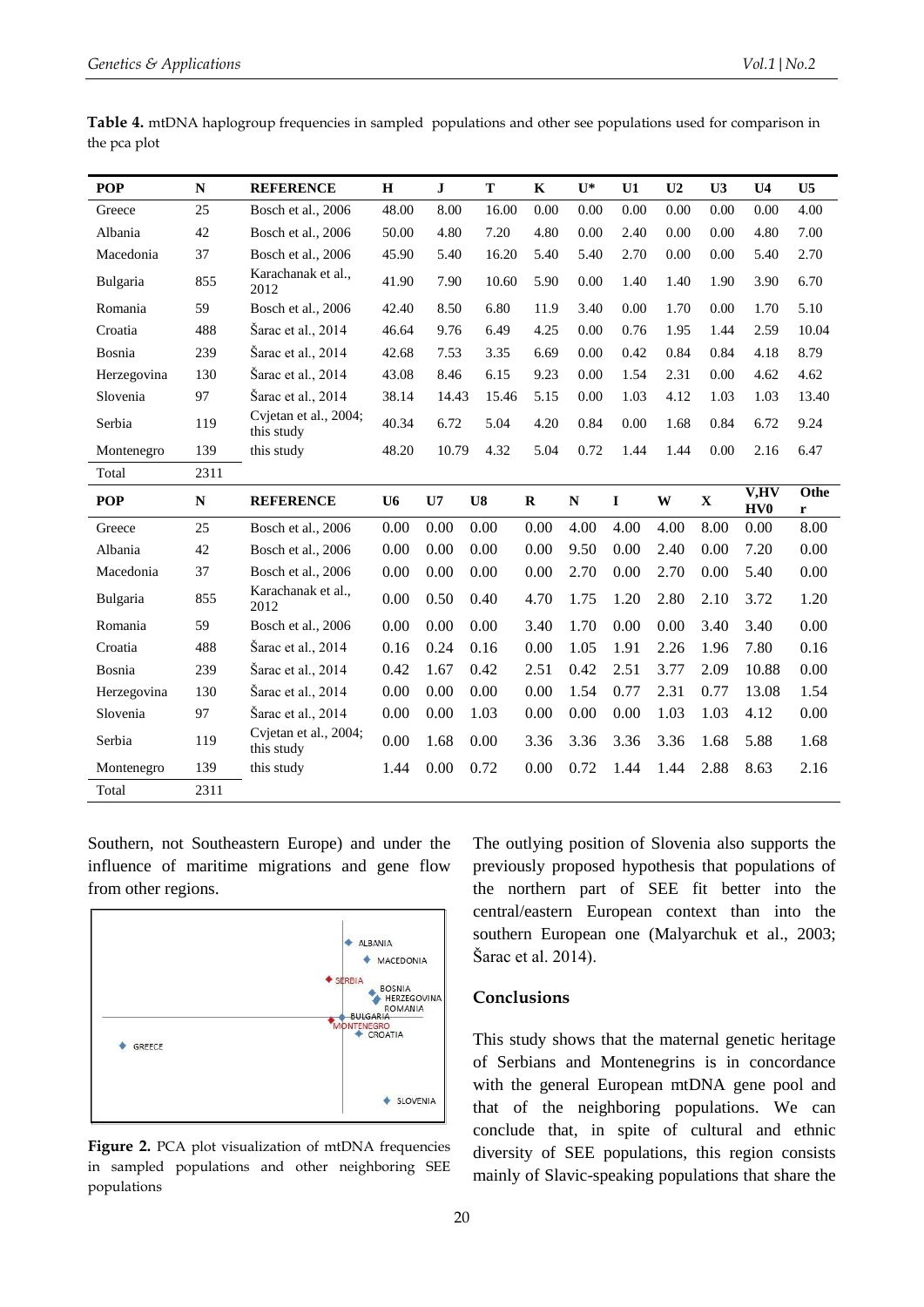same geographic background and have a long history of cohabitation in this region, which is why they are genetically quite homogenous.

# **Acknowledgments**

This study was supported by the Croatian Ministry of Science, Education and Sports, project: "Population structure of Croatia—Anthropogenetic approach", project number: 196–1962766–2751, grant to P.R. Molecular analyses were performed in the Estonian Biocentre Tartu, Estonia. The funding was provided by the European Commission, Directorate General for Research for FP7 Ecogene grant 205419, by the European Union European Regional Development Fund through the Centre of Excellence in Genomics, by the Estonian Biocentre and the University of Tartu, the Estonian Basic Research Grant SF0270177s08, and by Estonian institutional research grant IUT24-1.

# **References**

- Alvarez-Iglesias V, Mosquera-Miguel A, Cerezo M, Quint´ans B, Zarrabeitia MT, Cusc´o I, Lareu MV, Garc´ıa O, P´erez- Jurado L, Carracedo A, Salas A (2009) New population and phylogenetic features of the internal variation within mitochondrial DNA macro-haplogroup R0. PLoS ONE 4:e5112.
- Andrews RM, Kubacka I, Chinnery PF, Lightowlers RN, Turnbull DM, Howell N (1999) Reanalysis and revision of the Cambridge reference sequence for human mitochondrial DNA. Nat Genet, 23:147.
- Bosch E, Calafell F, Gonz´alez-Neira A, Flaiz C, Mateu E, Scheil HG, Huckenbeck W, Efremovska L, Mikerezi I, Xirotiris N, Grasa C, Schmidt H, Comas D (2006) Paternal and maternal lineages in the Balkans show a homogeneous landscape over linguistic barriers, except for the isolated Aromuns. Ann Hum Genet, 70:459-487.
- Cvjetan S, Tolk HV, Lauc LB, Colak I, Dordević D, Efremovska L, Janićijević B, Kvesić A, Klarić IM, Metspalu E, Peričić M, Parik J, Popović D, Sijacki A, Terzić R, Villems R, Rudan P (2004) Frequencies of mtDNA haplogroup in southeastern Europe–Croatians, Bosnians and Herzegovinians, Serbians, Macedonians and Macedonian Romani. Coll Antropol, 28:193-198.
- Davidović S, Malyarchuk B, Aleksic JM, Derenko M, Topalovic V, Litvinov A, Stevanovic M, Kovačević-Grujicic N (2015) Mitochondrial DNA perspective of Serbian genetic diversity. Am J Phys Anthropol, 156(3):449-465.
- Derenko M, Malyarchuk B, Grzybowski T, Denisova G, Rogalla U, Perkova M, Dambueva I, Zakharov I (2010) Origin and post-glacial dispersal of mitochondrial DNA haplogroups C and D in northern Asia. PLoS One, 5(12):e15214.
- Fedorova SA, Reidla M, Metspalu E, Metspalu M, Rootsi S, Tambets K, Trofimova N, Zhadanov SI, Hooshiar Kashani B, Olivieri A, Voevoda MI, Osipova LP, Platonov FA, Tomsky MI, Khusnutdinova EK, Torroni A, Villems R (2013) Autosomal and uniparental portraits of the native populations of Sakha (Yakutia): implications for the peopling of Northeast Eurasia. BMC Evol Biol, 13:127.
- Forenbaher S, Miracle P (2005) The spread of farming in the Eastern Adriatic. Antiquity, 79:514- 528.
- Hernández CL, Dugoujon JM, Novelletto A, Rodríguez JN, Cuesta P, Calderón R (2017) The distribution of mitochondrial DNA haplogroup H in southern Iberia indicates ancient human genetic exchanges along the western edge of the Mediterranean. BMC Genet, 18:46.
- Karmin M, Saag L, Vicente M, Wilson Sayres MA, Järve M, Talas UG, Rootsi S, Ilumäe AM, Mägi R, Mitt M, Pagani L, Puurand T, Faltyskova Z, Clemente F, Cardona A, Metspalu E, Sahakyan H, Yunusbayev B, Hudjashov G, DeGiorgio M, Loogväli EL, Eichstaedt C, Eelmets M, Chaubey G, Tambets K, Litvinov S, Mormina M, Xue Y, Ayub Q, Zoraqi G, Korneliussen TS, Akhatova F, Lachance J, Tishkoff S, Momynaliev K, Ricaut FX, Kusuma P, Razafindrazaka H, Pierron D, Cox MP, Sultana GN, Willerslev R, Muller C, Westaway M, Lambert D, Skaro V, Kovačevic L, Turdikulova S, Dalimova D, Khusainova R, Trofimova N, Akhmetova V, Khidiyatova I, Lichman DV, Isakova J, Pocheshkhova E, Sabitov Z, Barashkov NA, Nymadawa P, Mihailov E, Seng JW, Evseeva I, Migliano AB, Abdullah S, Andriadze G, Primorac D, Atramentova L, Utevska O, Yepiskoposyan L, Marjanovic D, Kushniarevich A, Behar DM, Gilissen C, Vissers